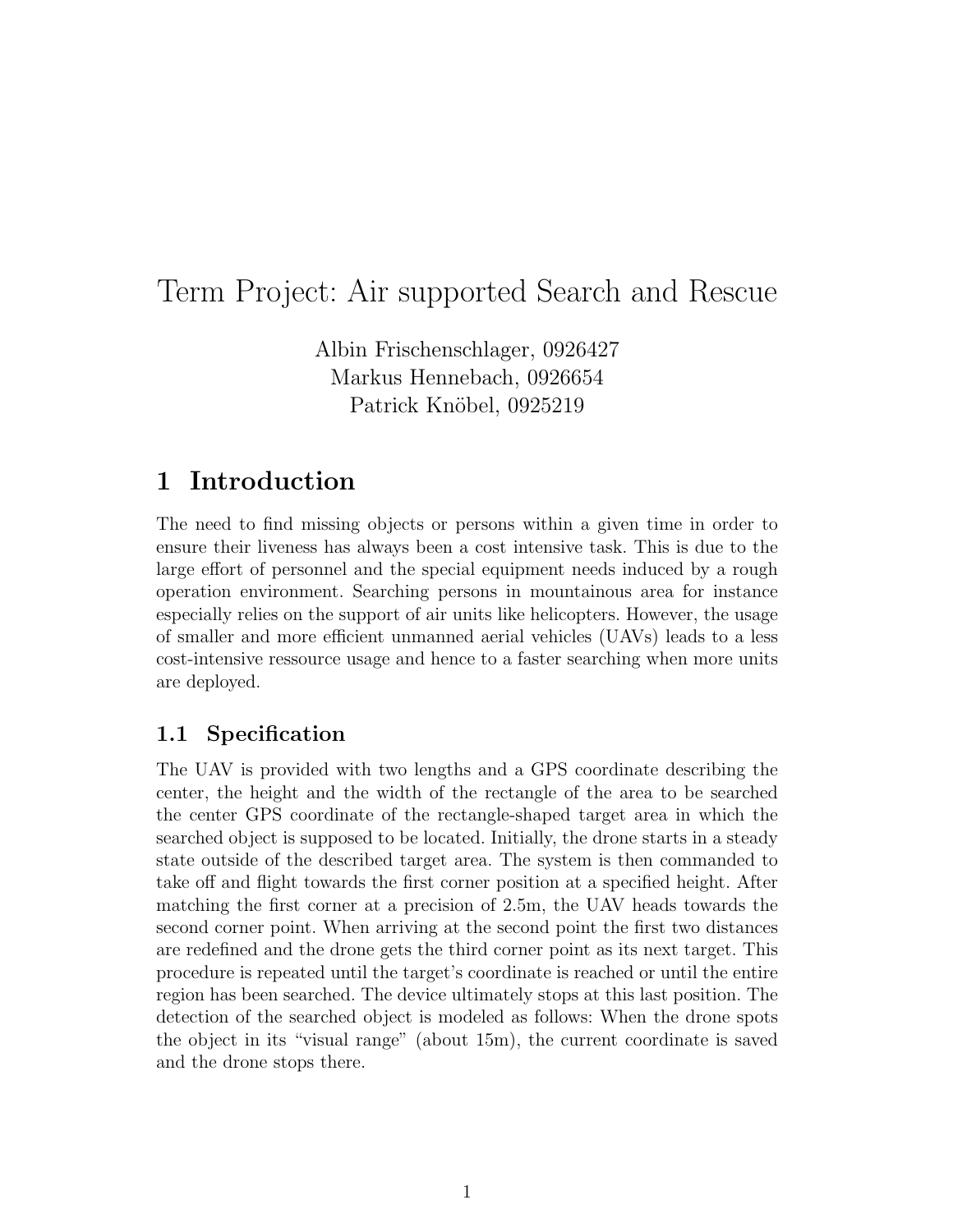## 2 Concept and Background

#### 2.1 Guidance system

In order to make the UAV able to approach a GPS coordinate, a guidance system is necessary. Many different approaches exist to solve this problem. In this project's final version the authors opted for the option to use the north pole as a static reference point. Other approaches will be discussed later on in section 3.

The guidance system's principle:

- First step is to adjust the drone's orientation towards the north pole. For this purpose a compass is requited.
- During the guidance the static referenced angle between the actual position of the drone and the target position is calculated.
- Finally the drone is accelerated in the direction of the calculated angle.

When the UAV is approaches the target (at an offset of 10m) the speed is reduced in order to stop the drone at the target location. For more detailed explanations read section 4.5.

### 2.2 Calculating distance and angle between two GPS coordinates

The distance between two coordinates can be calculated using the formulas describe in  $|3|$ :

$$
t = \sin\left(\frac{T_{lat} - P_{lat}}{2}\right)^2 + \cos(P_{lat})\cos(T_{lat})\sin\left(\frac{T_{lon} - P_{lon}}{2}\right)^2 \tag{1}
$$

$$
distance = 2R \arctan\left(\frac{\sqrt{t}}{\sqrt{1-t}}\right)
$$
 (2)

The angle between two positions can be calculate as following [2]:

$$
y = \sin(T_{lon} - P_{lon})\cos(T_{lat})
$$
\n(3)

$$
x = \cos(P_{lat})\sin(T_{lat}) - \sin(P_{lat})\cos(T_{lat})\cos(T_{lon} - P_{lon})
$$
\n(4)

$$
angle = \arctan\left(\frac{y}{x}\right) \tag{5}
$$

Where  $P$  is the current position and  $T$  is the target position.

For the correct computation of *angle* the correct quadrant for the result of  $\arctan(y/x)$  has to be involved. In MATLAB the function  $arctan(2(y, x)$ provides the feature.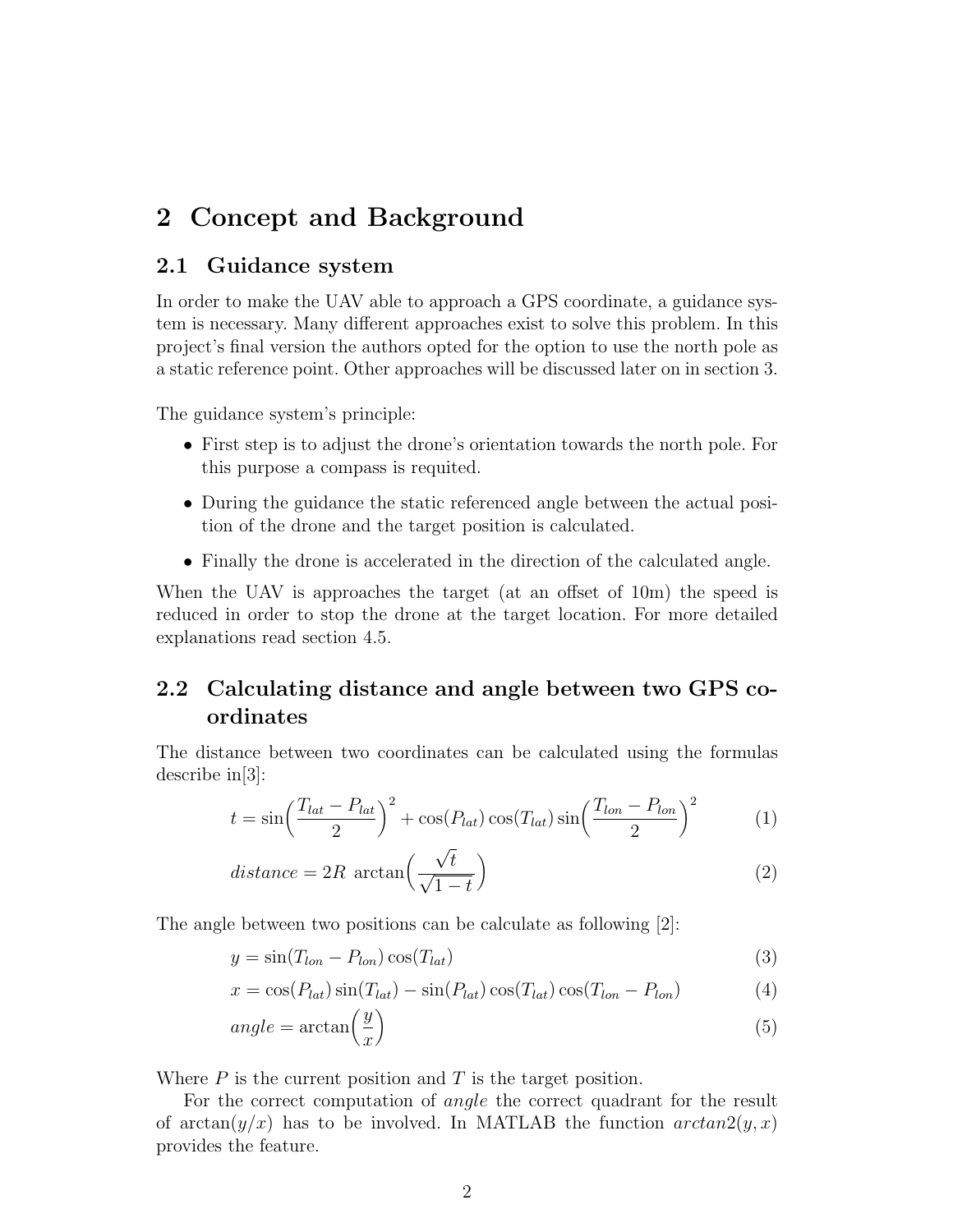#### 2.3 Ziegler–Nichols method

The Ziegler–Nichols method is a heuristic method for tuning a PID controller [1]. This method is optimized to be used in real world applications. It includes the following steps:

- Turn off all parameters  $(P, I \text{ and } D)$
- Increase the parameter P until the system starts to oscillate

This parameter is also denoted as the ultimate gain  $K_u$ . The period of oscillation is called  $P_u$ . To calculate the parameters of the PID controller the following formulas are used:

$$
P = 0.60 \cdot K_u \tag{6}
$$

$$
I = \frac{2 \cdot P}{P_u} \tag{7}
$$

$$
D = \frac{P \cdot P_u}{8} \tag{8}
$$

### 3 Misconceptions

#### 3.1 Guidance system

Another approach to the final one has been a developed but due a certain number of difficulties not longer pursued. Its basics are summarized in the following points:

- At first, the UAV is accelerates forwards.
- Then, the relative speed of the GPS is used to calculate the current course.
- Furthermore, the angle from the current position to the target position is calculated.
- This information is continuously used to correct the direction of the drone to point at the target.

When the drone closes up the target, the speed is curbed. A problem occurs when the speed undercuts a certain speed, the calculation of the flying direction is then getting inaccurate. This leads to incorrectable problems. The drone will therefore have a permanent offset to the target.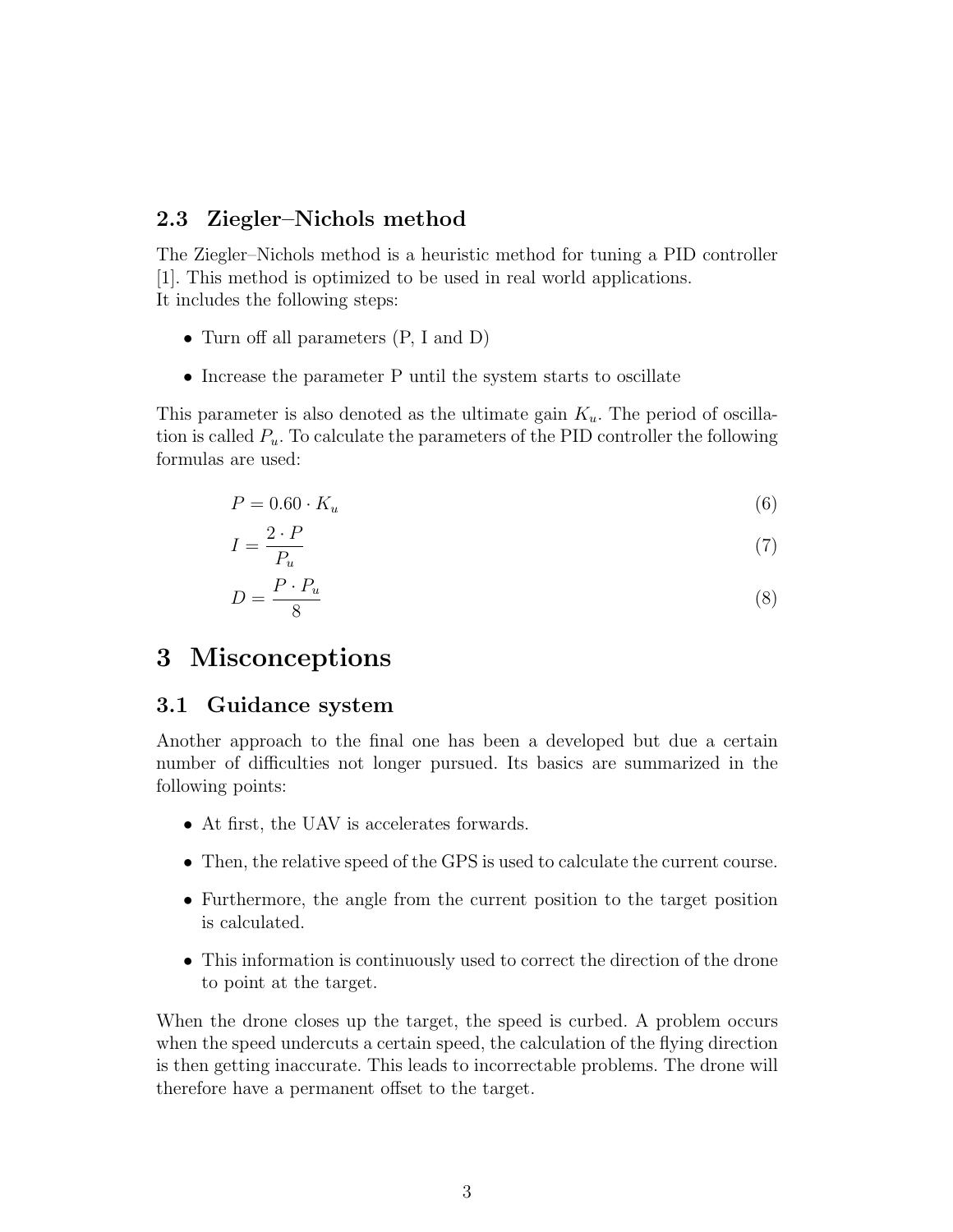

Figure 1: Overview

# 4 Implementation

The high level controller can be split in six parts shown in figure 1. Each part will be described more in detail hereafter.

### 4.1 Starting sequence

To make the high level controller more reliable, this safety system is included. For this complex and sequential task a  $Stateflow$  – shown in figure  $2$  – is used.



Figure 2: Start logic block

The inputs of the block are used to monitor the state of the drone. Figure 3 shows the states of the Block. The outputs are used to turn the subsystems on and off.

#### States: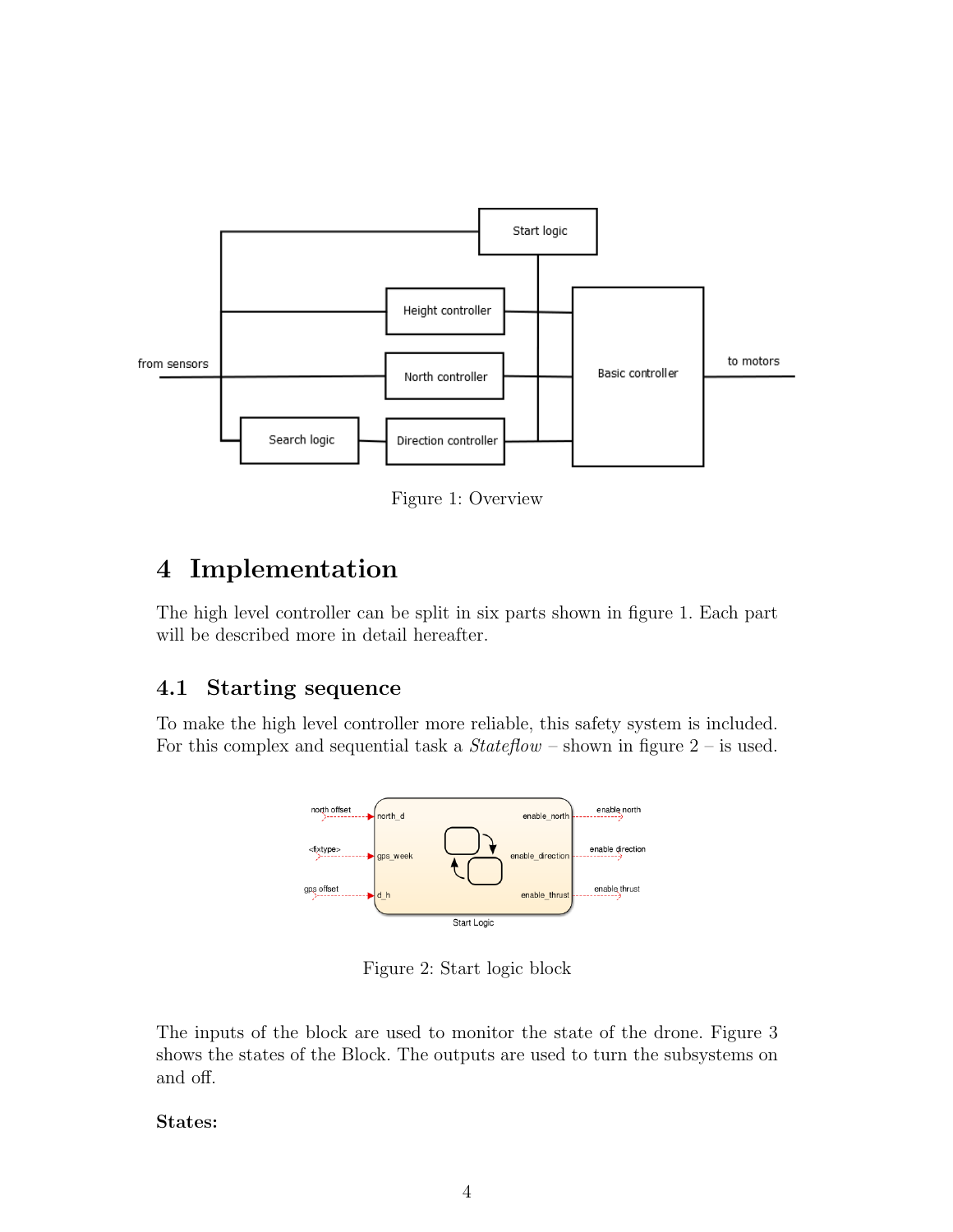

Figure 3: Start logic

 $\bullet$  init:

This state is entered when the high level controller is started. When the GPS signal is locked the next state will be entered. In this state all subsystems are turned off.

 $\bullet$  wait\_for\_gps:

This state ensure that the GPS signal is stable for 5 seconds. If not, it jumps back to the init state.

• wait\_for\_height:

If the GPS signal has been stable for 5 seconds this state is entered. In this state the height controller is enabled.

 $\bullet$  wait\_for\_north:

If the drone's height surpasses 5 meters, this state is entered. A jump back to wait for height occurs, if the height underpasses 10 meters. In this state the north controller is also enabled.

 $\bullet$  ok:

As long as the height is bigger than 5 meters and the orientation towards the north differ by less than 0.1 radiant, this state is entered. Again, jump backs will occur if one of the conditions is not satisfied. In this state all subsystems are enabled.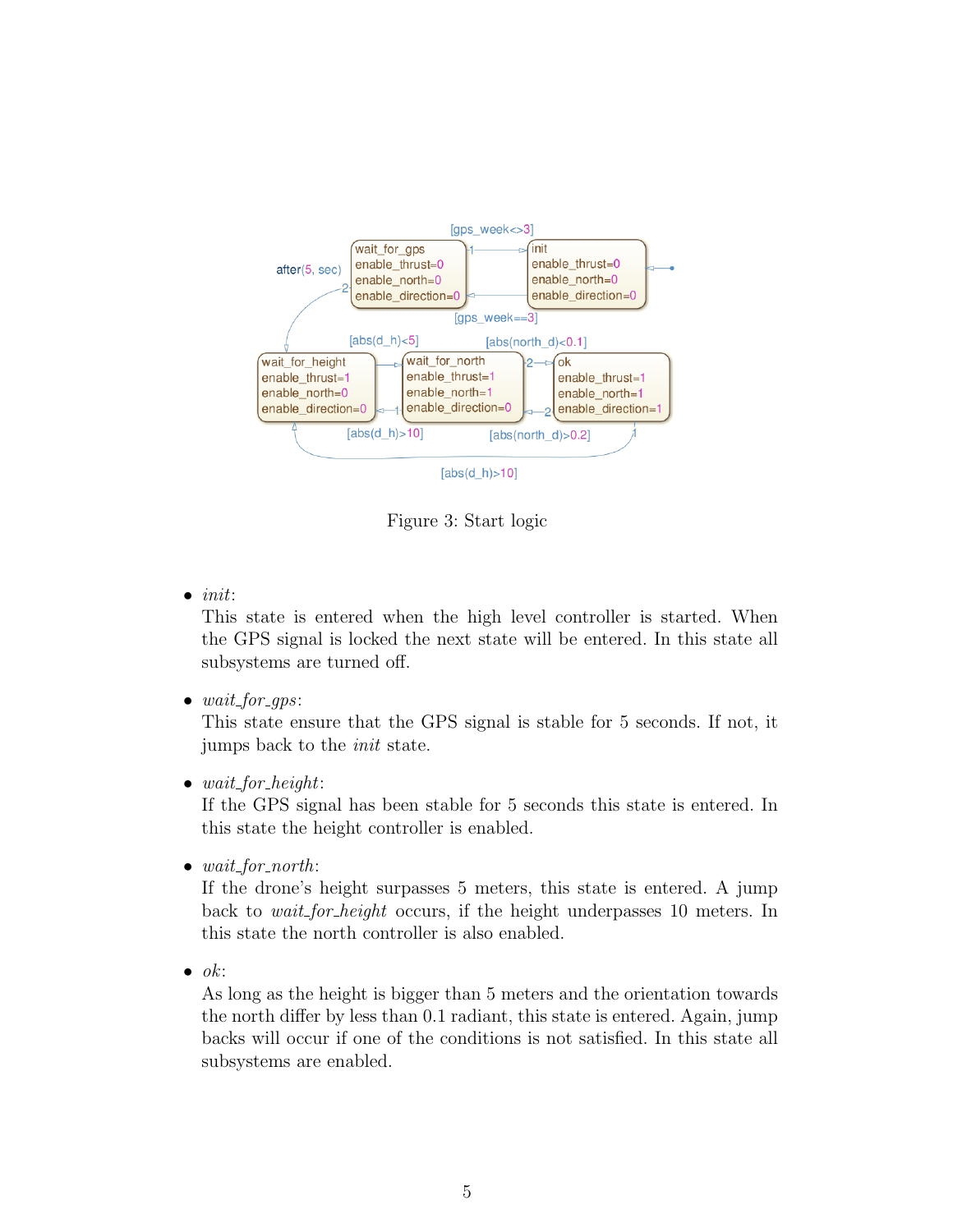### 4.2 Basic controller

The basic controller stabilizes the drone. All parameters have been taken form the low level controller *Attitude\_Contoler*, however the design is morphed. Figure 4 shows the block diagram of the basic controller.



Figure 4: Basic controller

The inputs  $\langle w_x K I B B x x dD s \rangle$ ,  $\langle w_y K I B B x dD s \rangle$ ,  $\langle w_z K I B B B x dD s \rangle$ ,  $\langle \text{Phi} \rangle$ ,  $\langle \text{Theta} \rangle$ ,  $\langle \text{Theta} \rangle$  are used to stabilize the drone the same way as the Attitude Contoler does. The other inputs are used to manipulate the position of rest:

• *control yaw*:

This input controls the rotational speed [radiant/s] (called yaw) of the drone. If the input is zero then the basic controller stops the rotation of the UAV.

• *control roll* and *control nick*:

These two inputs are used to adjust the *pitch* of the drone in radiant. If they are both zero, the basic controller keeps the drone horizontal.

• *control thrust*:

The thrust input is an absolute value and should be between 40 and 100.

#### 4.3 Height controller

Figure 5 shows the block diagram of the height controller. The input signal  $\langle h_R M S L_m \rangle$  from the GPS receiver is used to get the drones current height.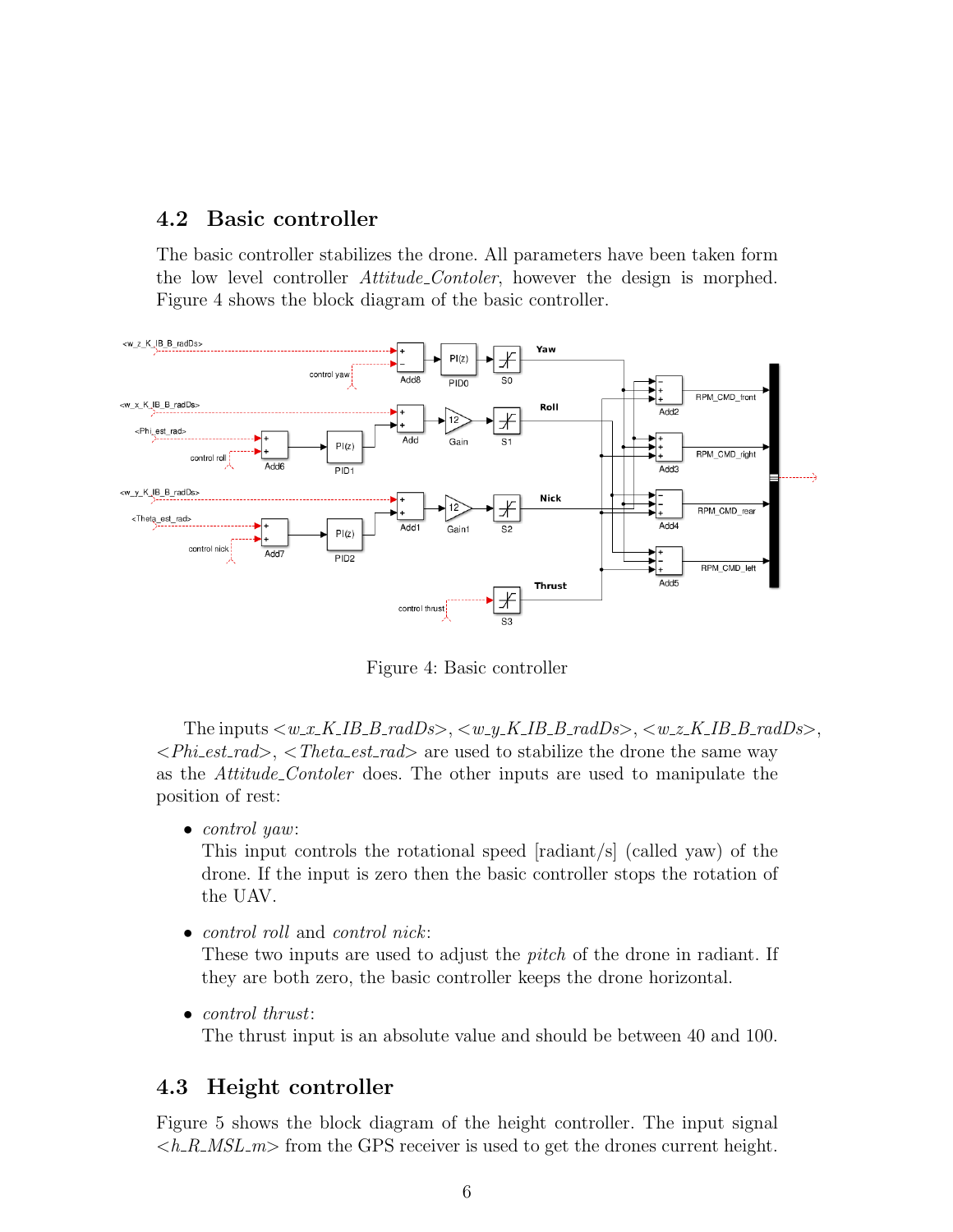

Figure 5: Height controller

With the constant *soll* h the height can be adjusted.

To control the height a PID controller is used. The controller is parametrized using the Ziegler–Nichols method (section 2.3). It started oscillating at a gain of 5.5 and an oscillation period of 12.5 seconds.

The output control thrust is directly connected to the basic controller. The output height offset and the input enable thrust are connected with the start logic. Therefore, Switch2 is used to enable the height controller.

#### 4.4 North controller

For our guidance system we need to turn the drone in the direction of the north pole. This controller is shown in figure 6. The inputs  $\langle B_x, R_y, R_z, B_z \rangle$  and



Figure 6: North controller

 $\langle B_y R_B T \rangle$  from the magnetic field sensor are used to determine the bias of the drone. The function block angle converts this inputs to a static referenced angle:

function phi =  $fcn(x, y)$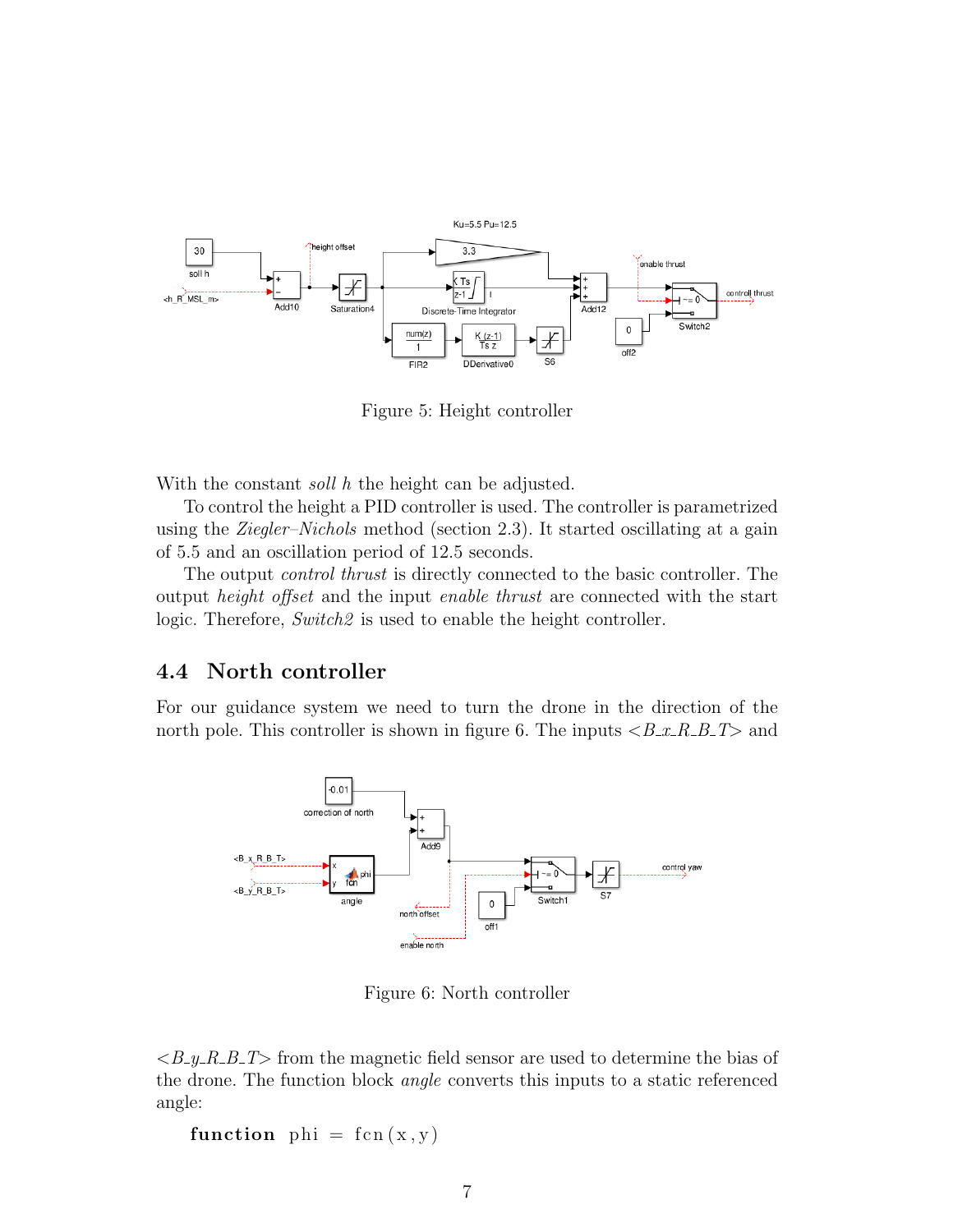```
phi = \text{atan2}(y, x);end
```
If the calculated output is zero it means that the drone is exactly pointing to the north pole. If the output phi is grater then zero the drown has to turn. Therefore the output of the block is directly used for the basic controller to manipulate the yaw of the drone. The limiter  $S<sup>7</sup>$  is used to limit the rotational speed of the drone. This makes the system more stable.

The input *enable north* and the output *north offset* is connected with the start logic. Therefore *Switch1* is used to turn of the noth controller.

We had a problem with the derivative part of the controller. The GPS signal is only refreshed every second but the simulation is running with 1000 samples per second. Therefore the derivative part of the controller only produces spikes. Our solution is to use s FIR filter with makes a simple averaging over 1000 samples.

#### 4.5 Direction controller

Figure 7 shows the block diagram of the direction controller. The controller



Figure 7: Direction controller

has two inputs *ist pos* (the current GPS position of the drone) and *soll pos* (the target position). The function block pol converts the two positions into a distance  $r$  and an static referenced angle  $a$ .

```
function [a, r] = \text{fen}(ist, \text{soll})\text{cln}g=ist(1);
```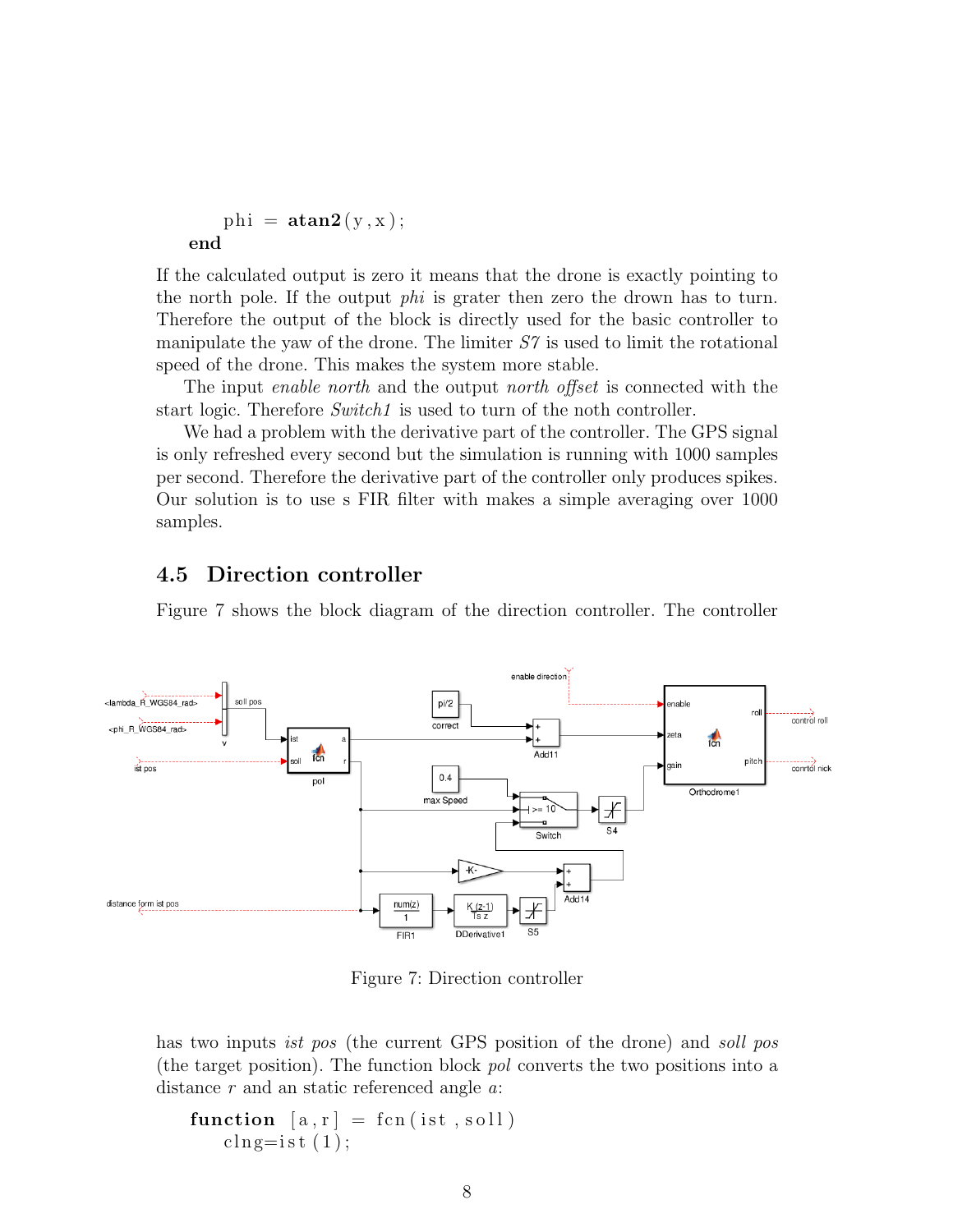```
\text{cl} \, \text{at} = \text{ist} \, (2);
dlng=\text{s o}ll(1);
dlat=soll(2);
temp = (\sin ((dlat - clat)/2))^2 + \cos(clat)\cos(\text{dlat}) * (\sin((\text{dIng} - \text{clng})/2))^2;r = 6378140 * 2 * \text{atan2}(\text{sqrt}(\text{temp}), \text{sqrt}(1-\text{temp}));a = \text{atan2}(\sin(\text{dln}g - \text{clng})*\cos(\text{dlat}), \cos(\text{clat})*\sin(\text{dlat}) -\sin(\text{clat})*\cos(\text{dlat})*\cos(\text{dlng}-\text{clng}));
\% Formulas from Dr. Math
\%h\,t p ://mathforum . org/library/drmath/view/51879.html
\%http://mathforum.org/library/drmath/view/55417.html
```
end

The angle is then used directly to head for the target direction. To convert the angle to the static reference angle of the north controller we have to add  $\pi/2$ to it.

The usage of the distance  $r$  is more complicated. If the distance is higher then 10 meters the drone is flaying at the max speed. Therefore the Switch and the constant *max Speed* is used. If the distance to the target is less then 10 meter a PD controller is used. It is not necessary to use an integral part, because the drone itself acts like an integrator. Furthermore the controller has an absolute value as input. This makes the control path non-linear. Therefore it is not possible to use the Ziegler–Nichols method for tuning. We tuned the controller manually. The derivative parameter is chosen in a way that the drone slow down very quickly when it reached the target. The proportional parameter is chosen in a way that the drone is stable. If it is to high the drone starts to oscillate. With the derivative part of the controller we had the same problem like in section 4.4. Over all the limiter  $S<sub>4</sub>$  is used to limit the maximum speed of the drone to make the system more stable.

The input *enable direction* is coming from the start logic to enable or disable the direction controller. The function block *Orthodrrome1* is used to calculate the static angle of roll and nick for the basic controller:

```
function \lceil \text{roll} \rceil, pitch\rceil = \text{fen}(\text{enable}, \text{zeta}, \text{gain})if enable = 0gain=0;end
     pitch = \sin( z \cdot \tan) * \sin;
     roll = \cos( zeta) * gain ;end
```
The output *distance from ist pos* is connected to the search logic.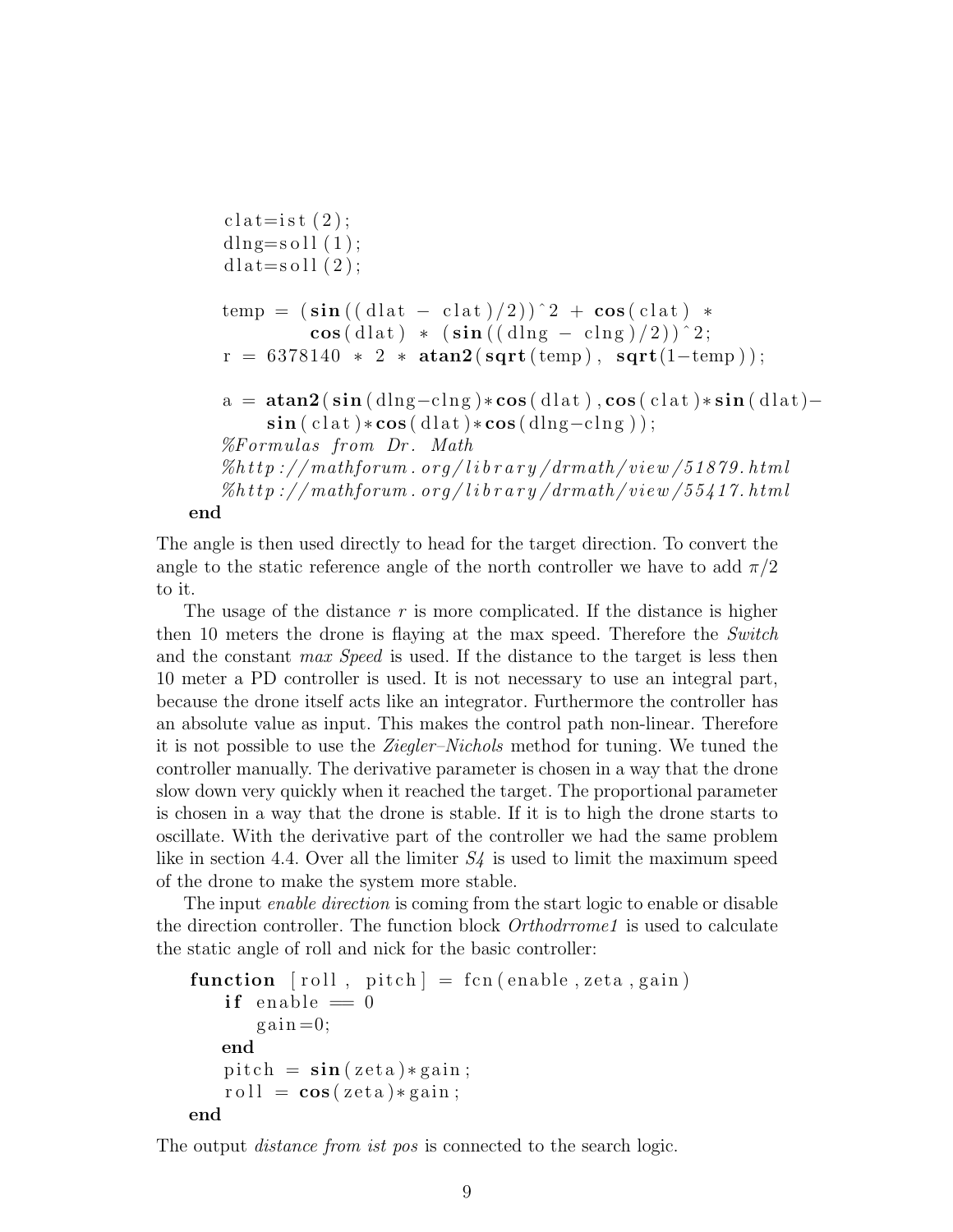#### 4.6 Sensor

The sensor for rescue searching is emulated. Figure 8 shows the block diagram of the emulator. The function block scanner calculates the distance between



Figure 8: Sensor emulation

the virtual recognition point and the current position of the done. If the drones distance is less then 15 meters the output *detected* is turn on. The stateflow



Figure 9: Sensor logic

graph is shown in figure 9. It very simple saves the current position of the drone if the emulated scanner detects something. Finally  $Switch3$  is used to switch between the soll pos position form the search logic and the saved position. The output of the switch is directly connected to the direction controller. Therefore if the scanner triggers the drone will just hold the current position.

#### 4.7 Search logic

The stateflow block shown in figure 10 is the main search algorithm. The input distance from ist pos is used to determined if the drone has reached a target point. The output soll pos is directly connected to the direction controller over the switch of the sensor.

Figure 11 shows the stateflow diagram of the search logic. There are two function used. The function *decrease*, which simply decrease the input value *vin*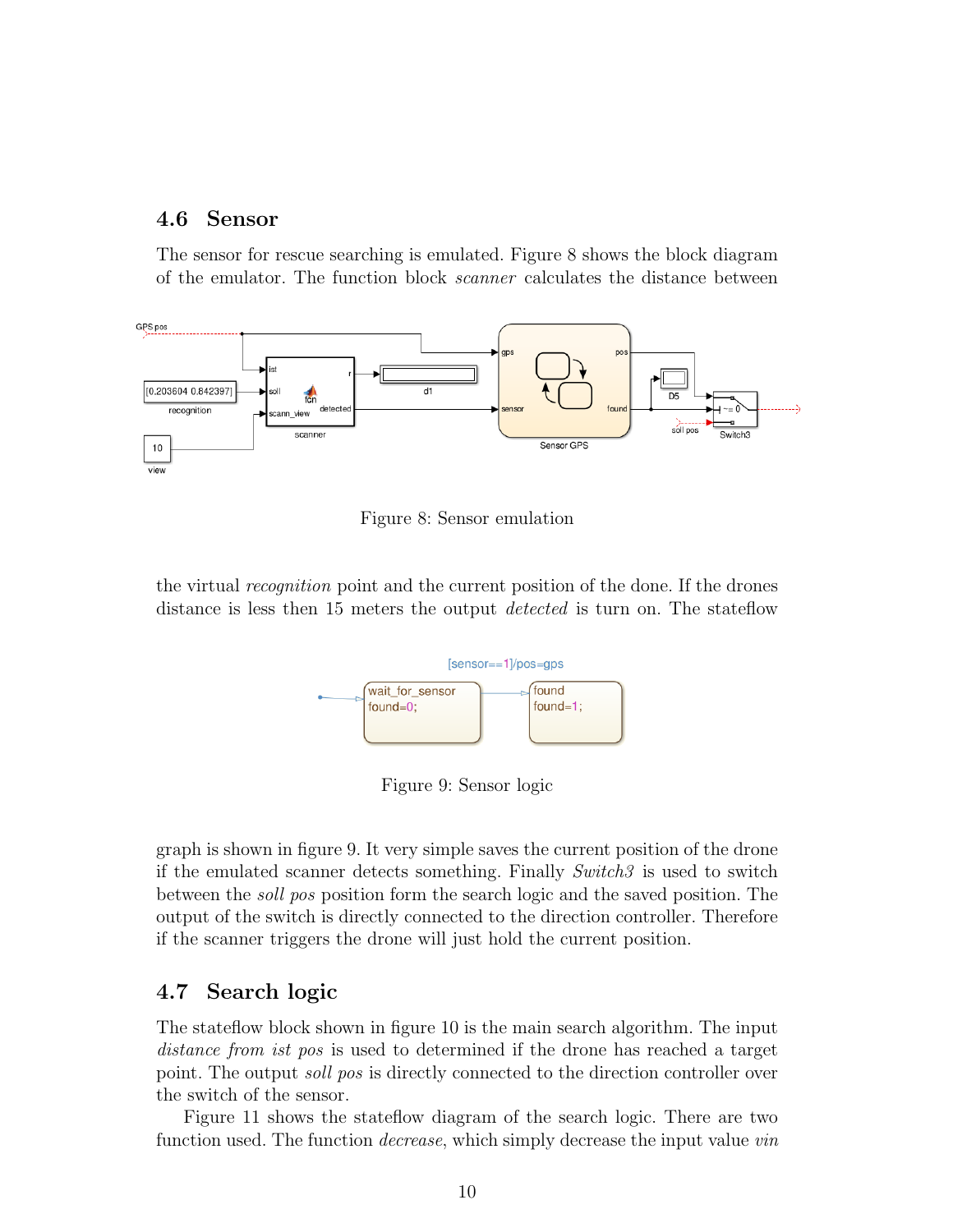

Figure 10: Search logic block

with the value of *step*. If the calculated value is less zero then zero is returned. The other function *getpoint* calculates a new GPS coordinate. Therefore you have to give a GPS coordinate, a static referenced angle and a distance:

```
function pout=get point(pin, brng, r)lat1=pin(2);lon 1=pin (1);pout=pin ;
   \text{lat2} = \text{asin}(\text{sin}(\text{lat1}) * \text{cos}(\text{r}/6378140) + \text{cos}(\text{lat1}) *\sin(r/6378140) * \cos(brng) );
   \text{lon2 = lon1 + atan2( sin (brng) * sin (r/6378140) * cos (lat1),}\cos(r/6378140) - \sin(lat1) * \sin(lat2) );
   pout(2)= lat 2;
   pout(1)= lon2;
   \% http://www.movable-type.co.uk/scripts/latlong.html
end
```
#### States:

 $\bullet$  init:

In the init state all local variable are set. Also the start pos is calculated.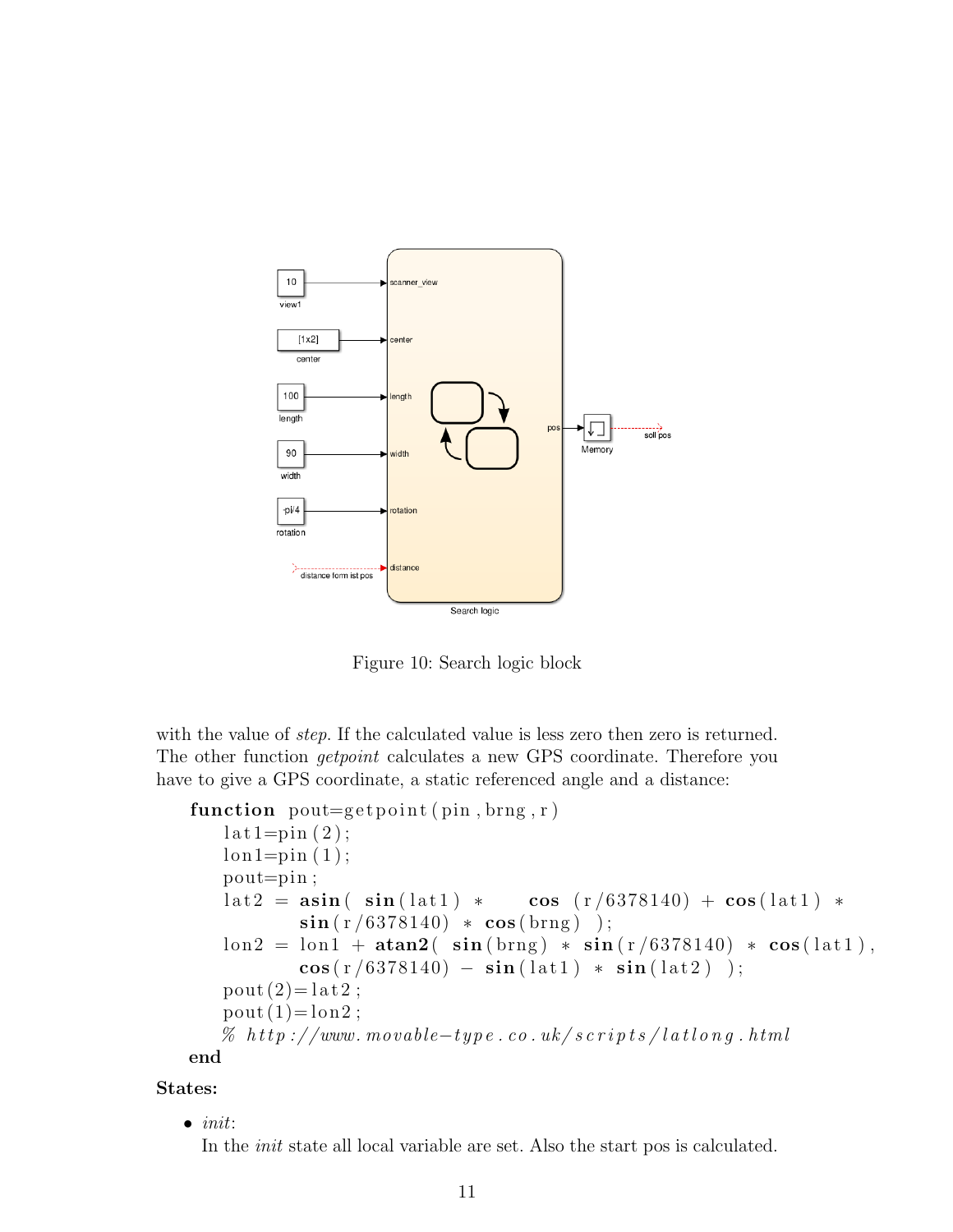

Figure 11: Search logic

•  $wait1 - 4$ :

In the wait state the search logic is waiting for the drone to reach the target position. If the distance is less then 2.5 meter then it jumps to the next point state.

•  $point1-4$ :

In this state the new target position is calculated. It will jump to the wait state after the calculation is done. During the jump also the corresponding local variable for the corner is decreased.

 $\bullet$  end:

If there is no space between a corner point an the center point left the point states will jump here. This is the end point and the drone will stop searching.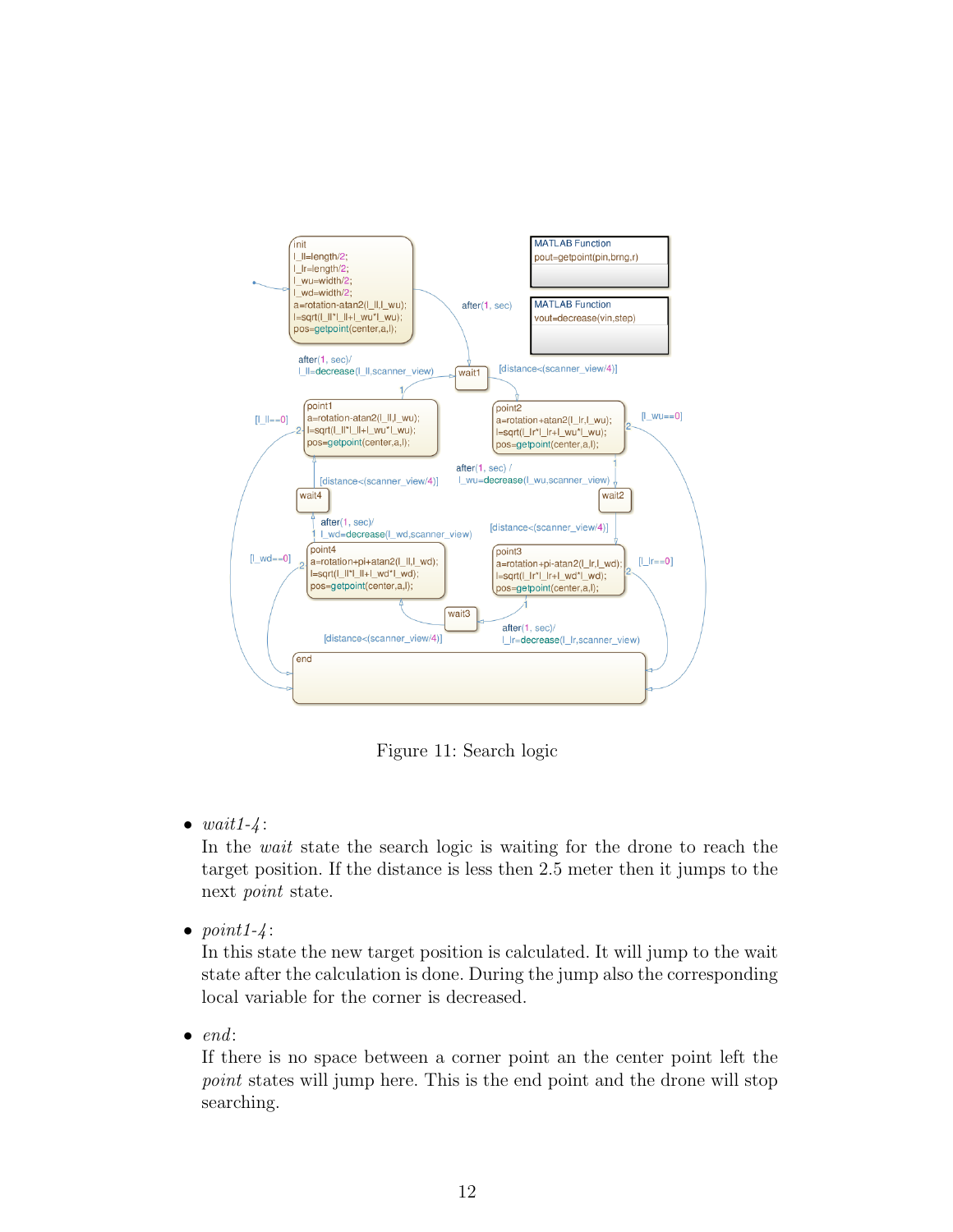## 5 Conclusion

We achieved good results with this solutions. Figure 12 shows the position of



Figure 12: X-Y graph of the drone position

the drone in a X-Y graph. The drone sometimes needs to change the direction to hit a target point. This can be optimized, but it also shows that the guidancesystem is working really stable.

A week point of this implementation is the dependency of a strong GPS signal. In the real word is can happen that the signal gets weak or will be lost completely. To reduce the risk of failure it is necessary to use sensor fusion or to build a backup system.